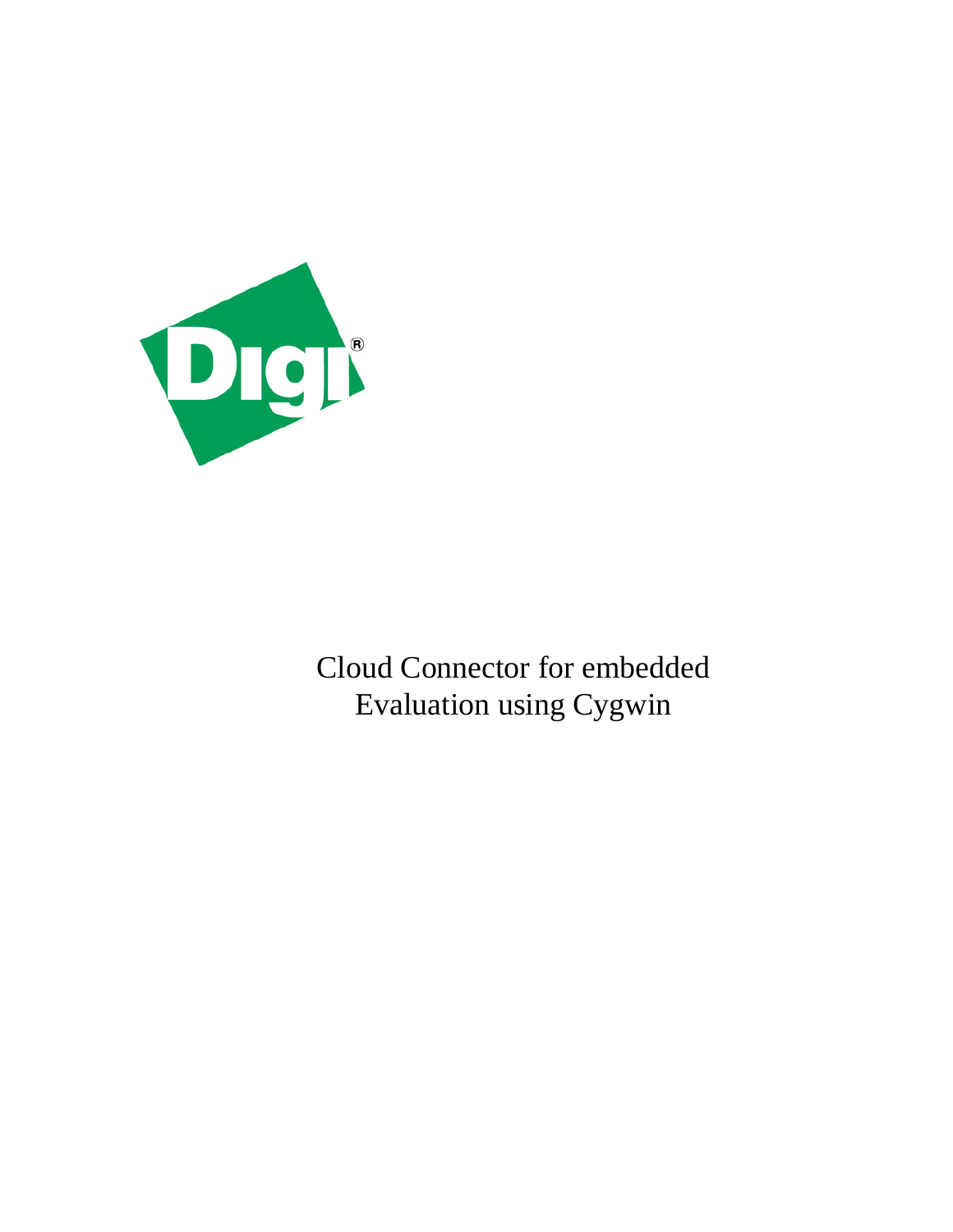# <span id="page-1-0"></span>**1 Document History**

| Date               | Version   Change Description |  |
|--------------------|------------------------------|--|
| $12/19/2013$ 0.1   | First draft                  |  |
| $01/15/2014$   0.2 | FAE and support review       |  |
|                    |                              |  |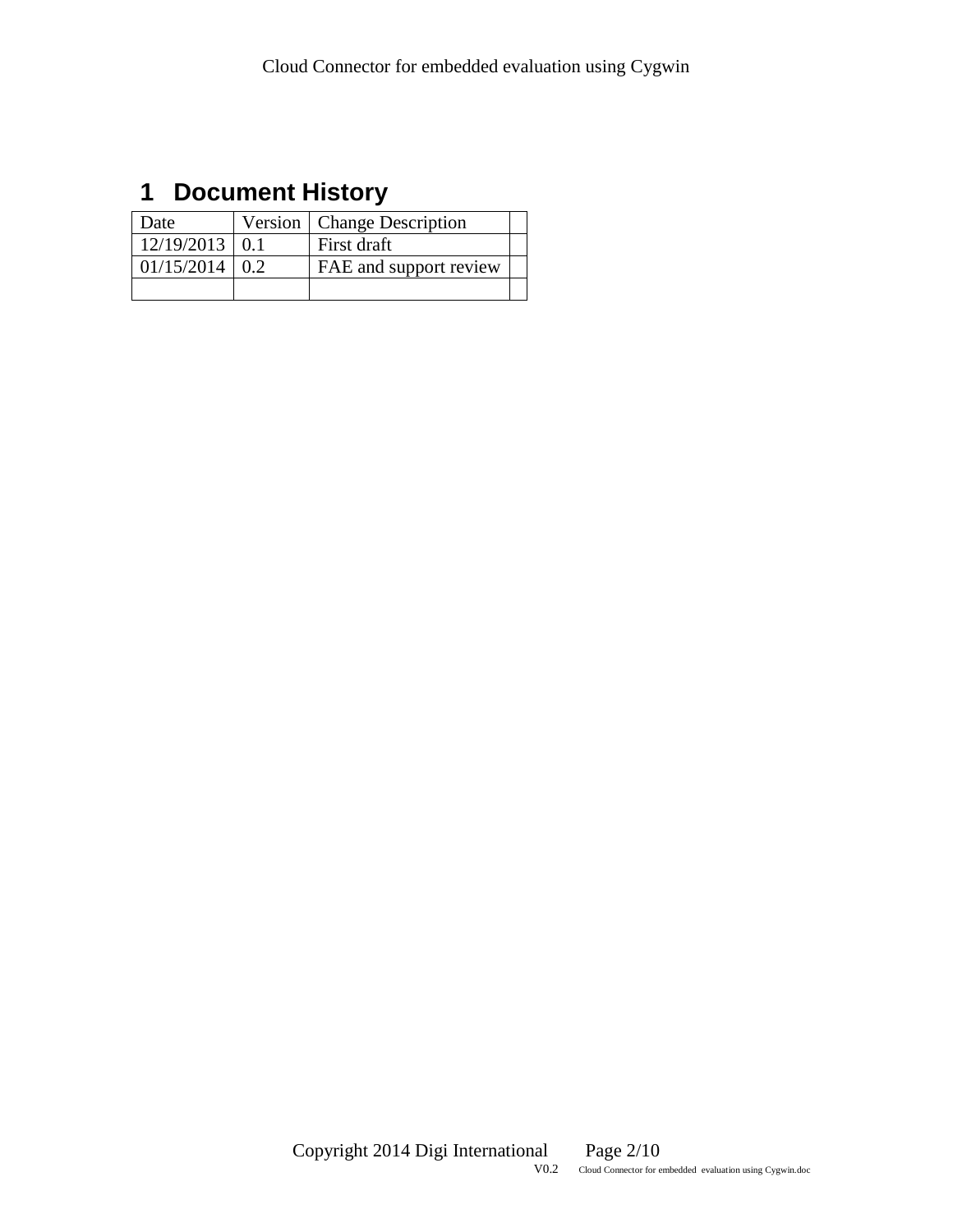# <span id="page-2-0"></span>2 Table of Contents

| 1                           |       |  |  |
|-----------------------------|-------|--|--|
| $\mathcal{D}_{\mathcal{L}}$ |       |  |  |
| 3                           |       |  |  |
|                             | 3.1   |  |  |
|                             | 3.2   |  |  |
|                             | 3.3   |  |  |
|                             | 3.4   |  |  |
| 4                           |       |  |  |
|                             | 4.1   |  |  |
|                             | 4.2   |  |  |
|                             | 4.3   |  |  |
|                             | 4.4   |  |  |
|                             | 4.5   |  |  |
|                             | 4.5.1 |  |  |
|                             |       |  |  |
| $\overline{\mathcal{L}}$    |       |  |  |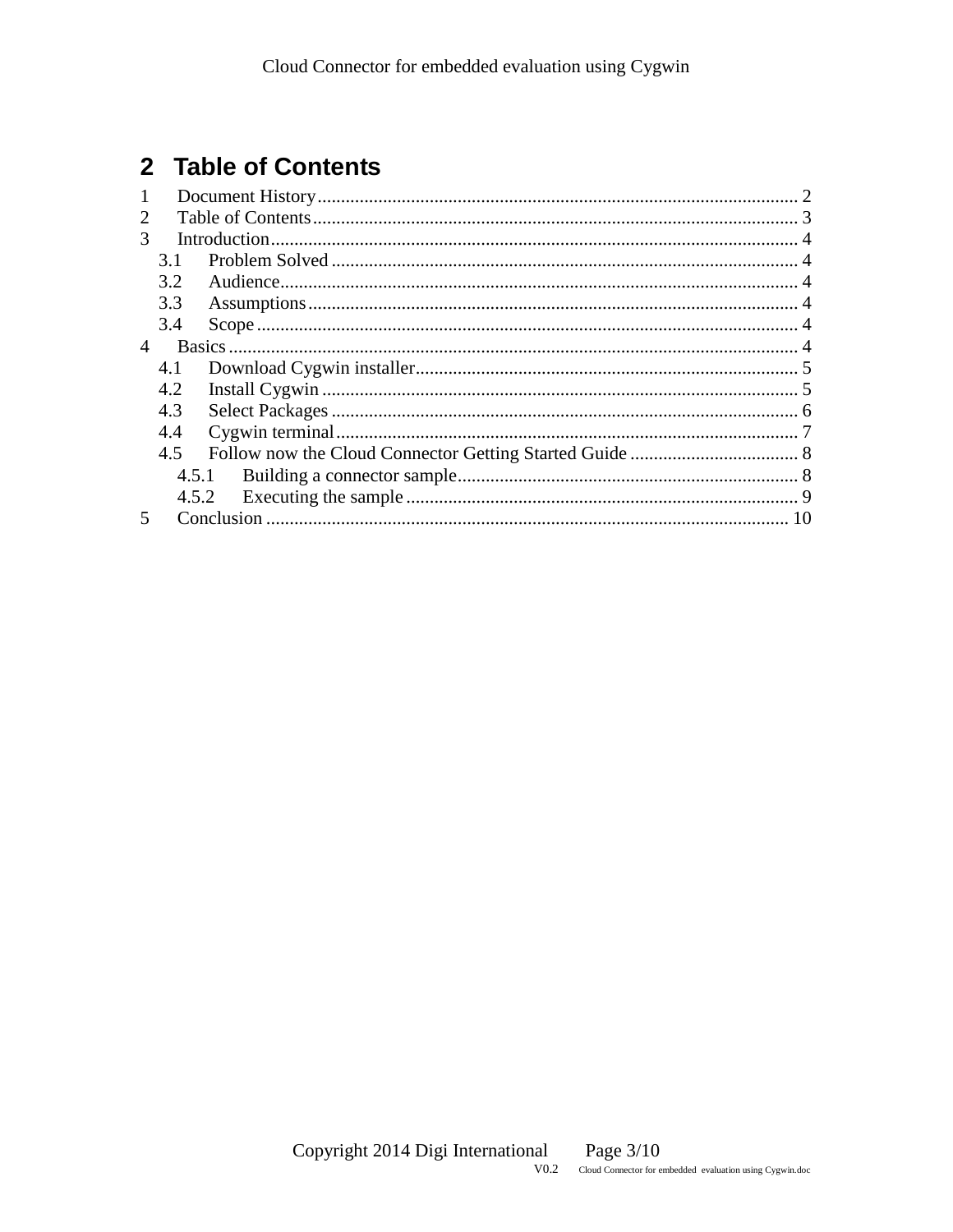# <span id="page-3-0"></span>**3 Introduction**

This document describes how to evaluate Cloud Connector on a Windows host machine using Cygwin environment.

## <span id="page-3-1"></span>*3.1 Problem Solved*

Etherios Cloud Connector porting kit provides a ready to use 'Linux platform implementation' that allows a user to quickly evaluate the product on a Linux host machine before porting to the targeted operating system and platform.

For Windows users not having a Linux machine available, we suggest using a virtual machine emulating Linux… and if that is not possible we describe here how to build and execute provided samples using Cygwin environment.

### <span id="page-3-2"></span>*3.2 Audience*

Users that want to do a kit first evaluation by running the samples provided for the host machine but unfortunately don't have a Linux environment.

## <span id="page-3-3"></span>*3.3 Assumptions*

User has already downloaded Cloud Connector for embedded in order to port it to its own hardware or operating system.

User doesn't have a native Linux environment or a Linux virtual machine.

## <span id="page-3-4"></span>*3.4 Scope*

After the Cygwin installation and configuration the user has to move to the 'Cloud Connector getting started guide' to start using the Cloud Connector.

# <span id="page-3-5"></span>**4 Basics**

Cygwin is:

• A collection of tools which provide a Linux look and feel environment for Windows.

• A DLL (cygwin1.dll) which acts as a Linux API layer providing substantial Linux API functionality.

Following entries describe how to install Cygwin on your computer and configure it to include required packets to build the connector.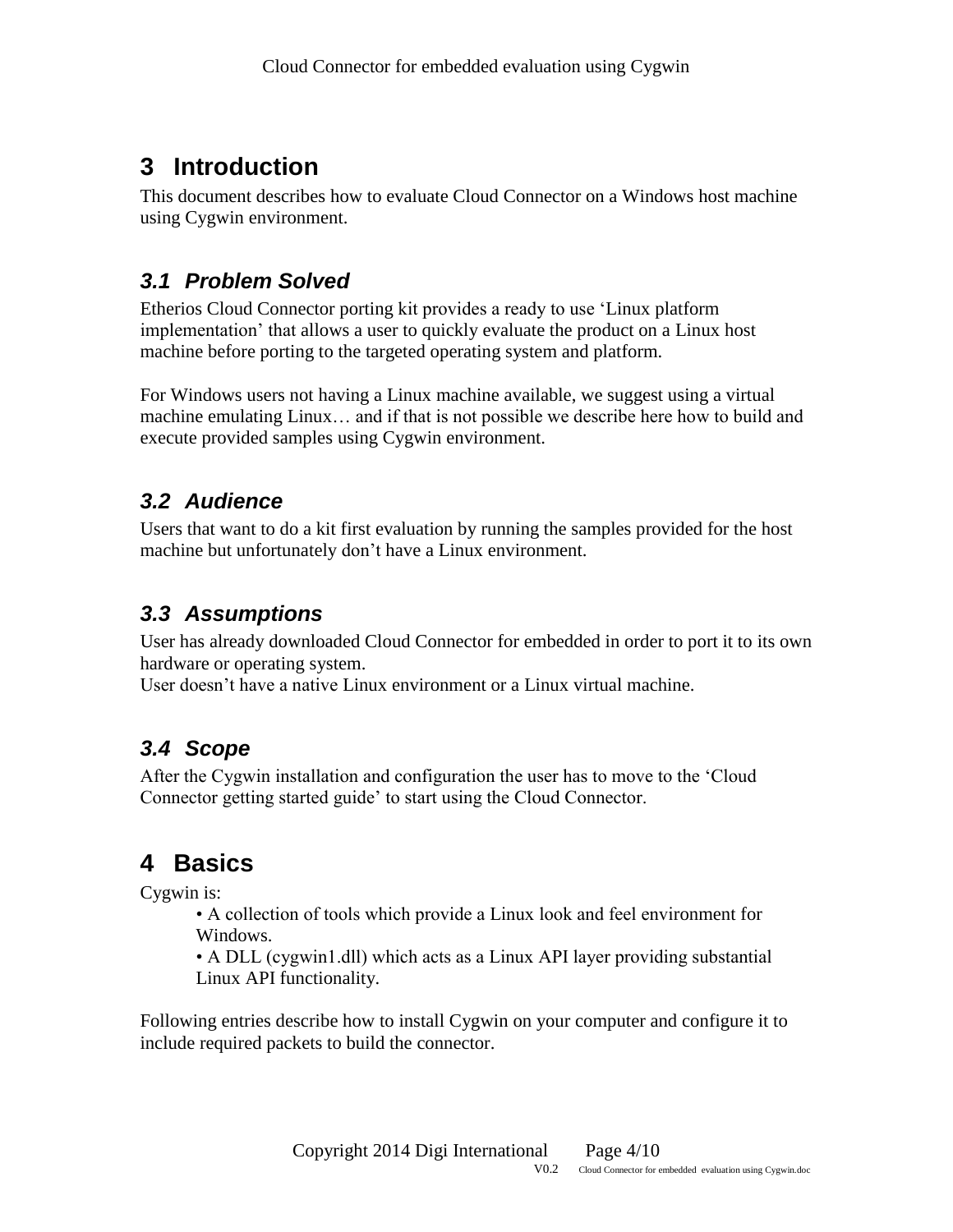### <span id="page-4-0"></span>*4.1 Download Cygwin installer*

Go to [www.cygwin.com](http://www.cygwin.com/), click on 'Install Cygwin' and select either 'Run [setup-x86.exe'](http://cygwin.com/setup-x86.exe), or 'Run [setup-x86\\_64.exe'](http://cygwin.com/setup-x86_64.exe) depending on your windows version.

## <span id="page-4-1"></span>*4.2 Install Cygwin*

Execute and run the installer choosing default options until you get the 'Select Packages' screen:



Copyright 2014 Digi International Page 5/10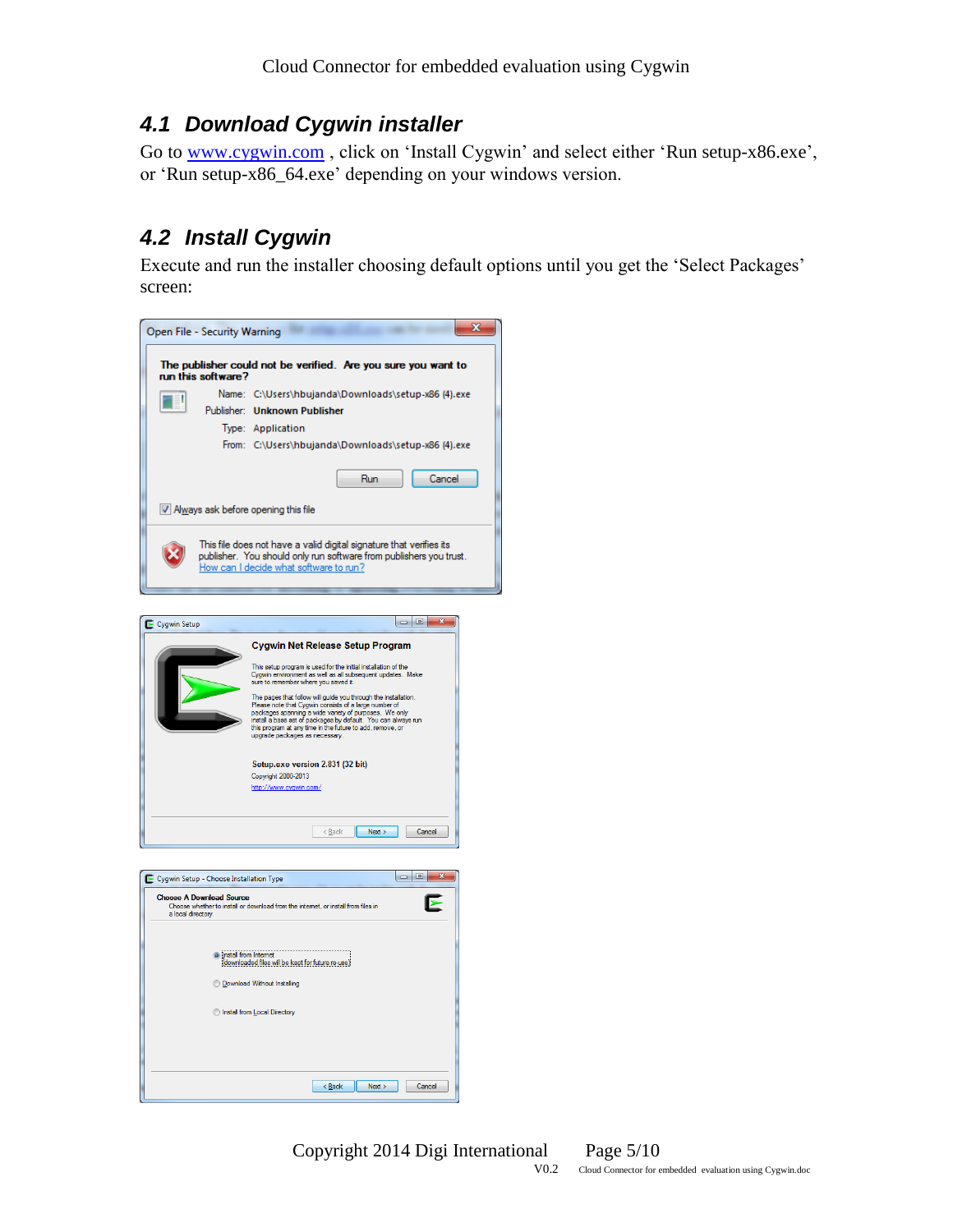





### <span id="page-5-0"></span>*4.3 Select Packages*

'Select Packages' screen has default packages selected. To build the connector you need to add some packages:

Expand the 'Devel' category, locate following components and click on the 'skip' icon so it changes to a version number:

- make: The GNU version of the 'make' utility
- gcc-core: GNU Compiler Collection (C, OpenMP)

Copyright 2014 Digi International Page 6/10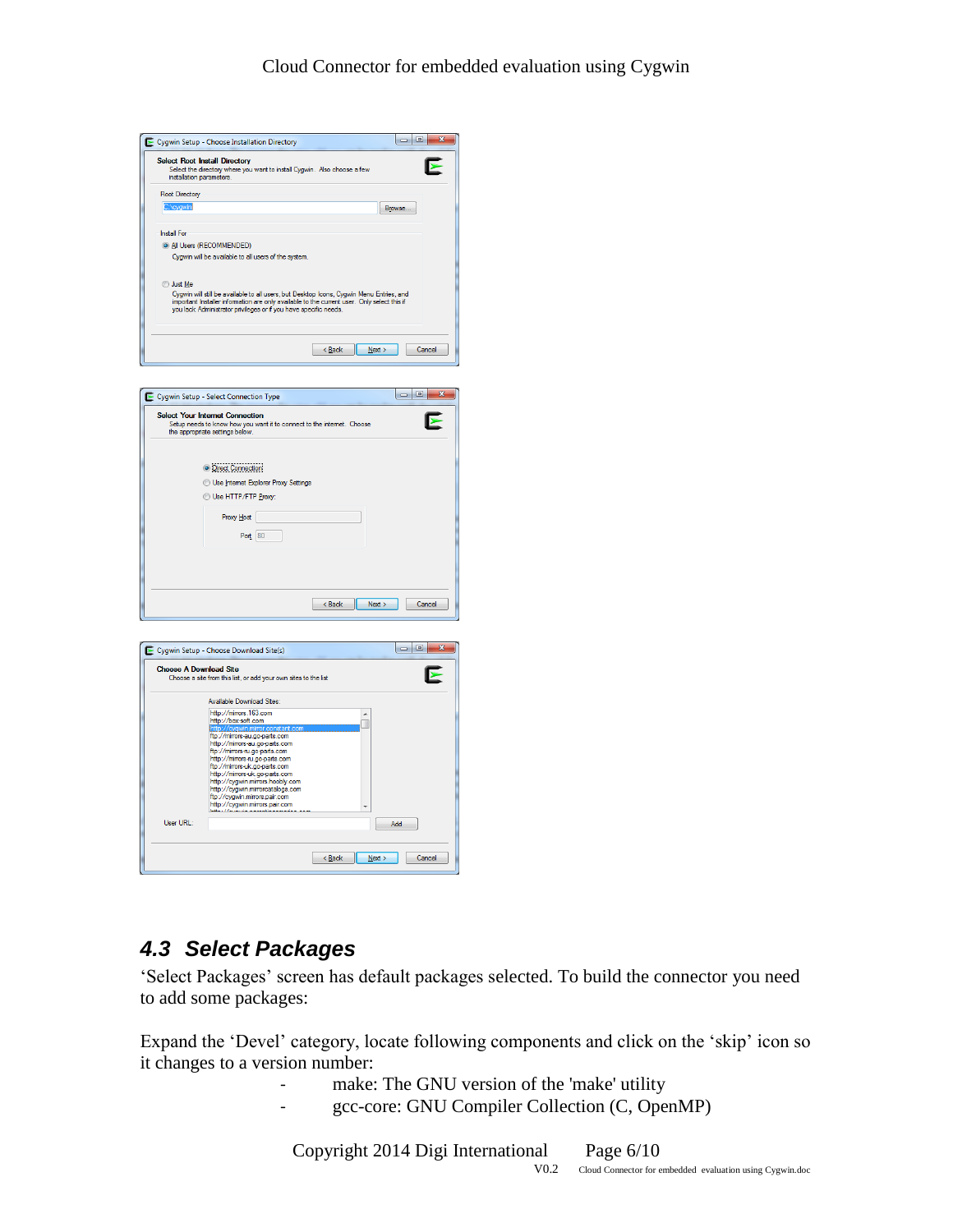- openssl-devel: The OpenSSL development environment Expand the 'Libs' category, locate following components and click on the 'skip' icon so it changes to a version number:

Cygwin Setup - Select Packages Select Packages<br>Select packages to install E  $\boxed{\underline{\text{Clear}}}$ Search Eeep O Curr Ego View Category Category Current Package New  $Bin<sub>2</sub>$ Src? Size El Accessibility O Default FI Admin C Default El Archive O Default Fl Audio O Default El Base O Default El Database O Default<br>El Debug O Default **El Devel O Default** FLDoc At Default El Editors O Default FLGames O Default El GNOME O Default El Graphics O Default El Interpreters O Default EL KDE O Default El Libs O Default El Mail O' Default FL Math. C. Default. El Mingw O Default Fi Misc C Default El Net O Default El Perl O Default El Publishing O Default El Python O Default El Ruby O Default El Science O Default FL Security & Default El Shells O Default El System O Default<br>El Tcl O Default  $\boxplus$  Text  $\Diamond$  Default El Utils O Default El Video O Default El Web O Default El X11 O Default Hide obsolete packages  $\sqrt{\frac{B}{2}}$   $\sqrt{\frac{B}{2}}$   $\sqrt{\frac{B}{2}}$   $\sqrt{\frac{B}{2}}$   $\sqrt{\frac{B}{2}}$   $\sqrt{\frac{B}{2}}$   $\sqrt{\frac{B}{2}}$ 

zlib-devel: Zlib de/compression library (development)

### <span id="page-6-0"></span>*4.4 Cygwin terminal*

Once installation finishes, open Cygwin terminal.

Then change to folder where the connector was uncompressed.

Note that Cygwin requires an starting '/cygdrive' before your path… so if you installed the connector at 'c:\etherios\connector', you have to type 'cd /cygdrive/c/etherios/connector'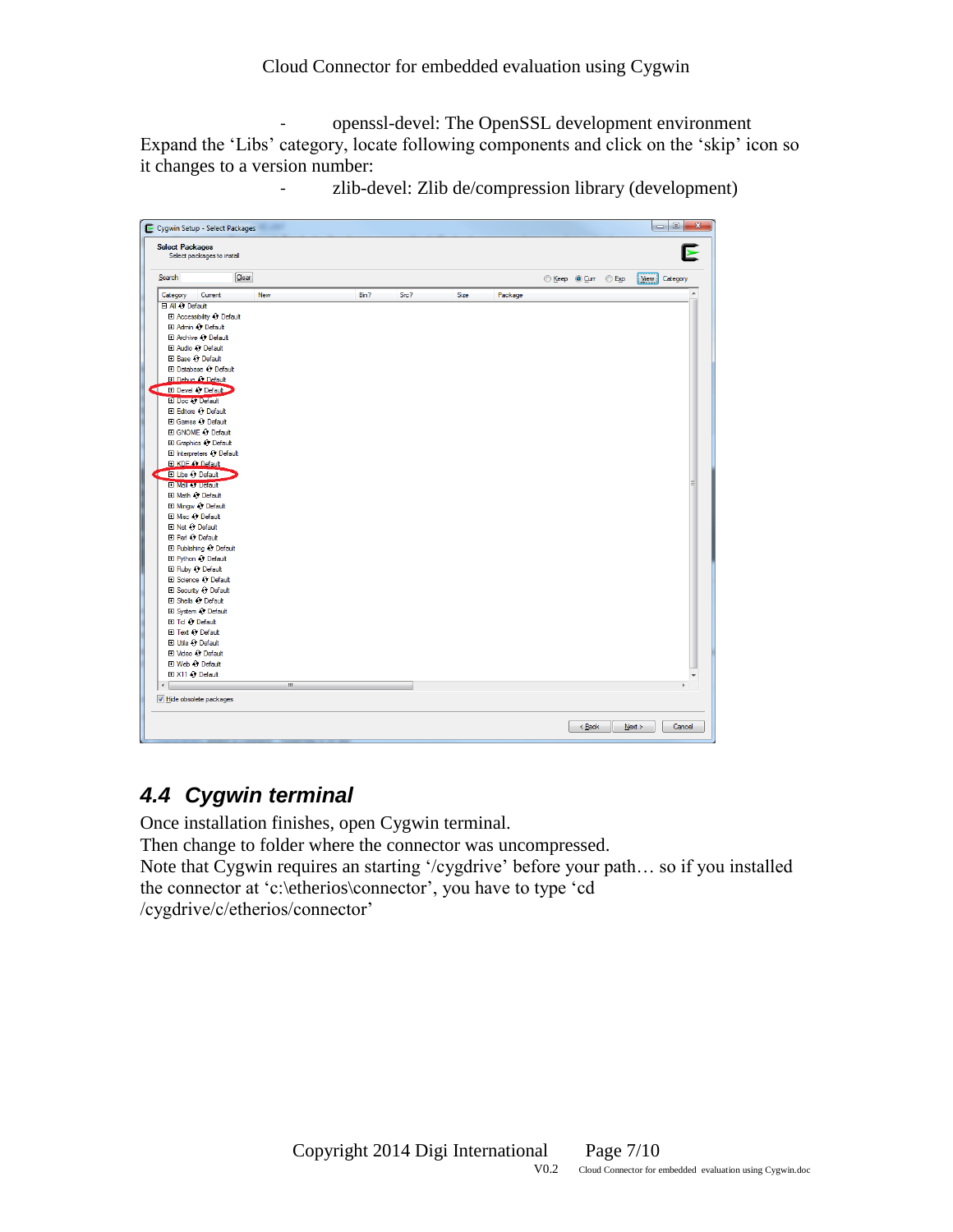

### <span id="page-7-0"></span>*4.5 Follow now the Cloud Connector Getting Started Guide*

A Linux environment is ready now.

You should now continue with the 'Getting Started' chapter of the cloud connector documentation to go on learning on cloud connector.

Next steps are briefly described here:

### <span id="page-7-1"></span>**4.5.1 Building a connector sample**

Read 'Setup your Device Cloud Account' subchapter of the 'Getting Started' chapter of the Cloud Connector documentation to learn on how to create a Cloud Connector account and get a Device\_ID before continuing.

Read 'Configuration Routines' subchapter of the 'Getting Started' chapter of the Cloud connector documentation to learn on how to customize public/run/platform/linux/config.c file with your device mac address and your Device Cloud account Device\_ID before continuing.

Move to the desired sample 'public/run/samples/connect to device cloud' for example and build it using 'make clean all' command.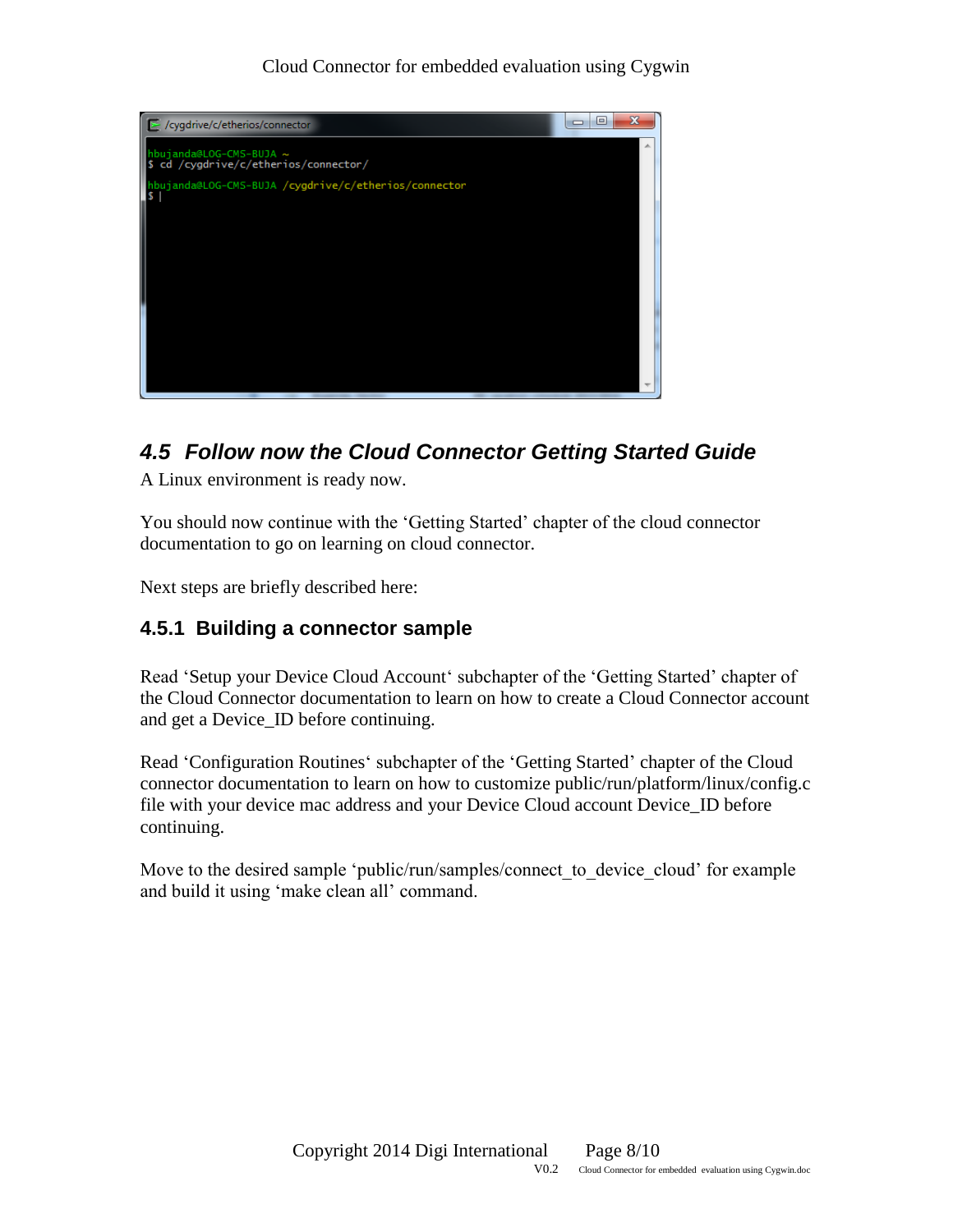

### <span id="page-8-0"></span>**4.5.2 Executing the sample**

Read 'Add your Device to Device Cloud' subchapter of the 'Getting Started' chapter of the Cloud Connector documentation to learn on how to add your device to the device Cloud account before continuing.

The build process may generate either a 'connector.exe' or a 'connector' file depending on your environment. You can execute them indifferent by typing './connector'